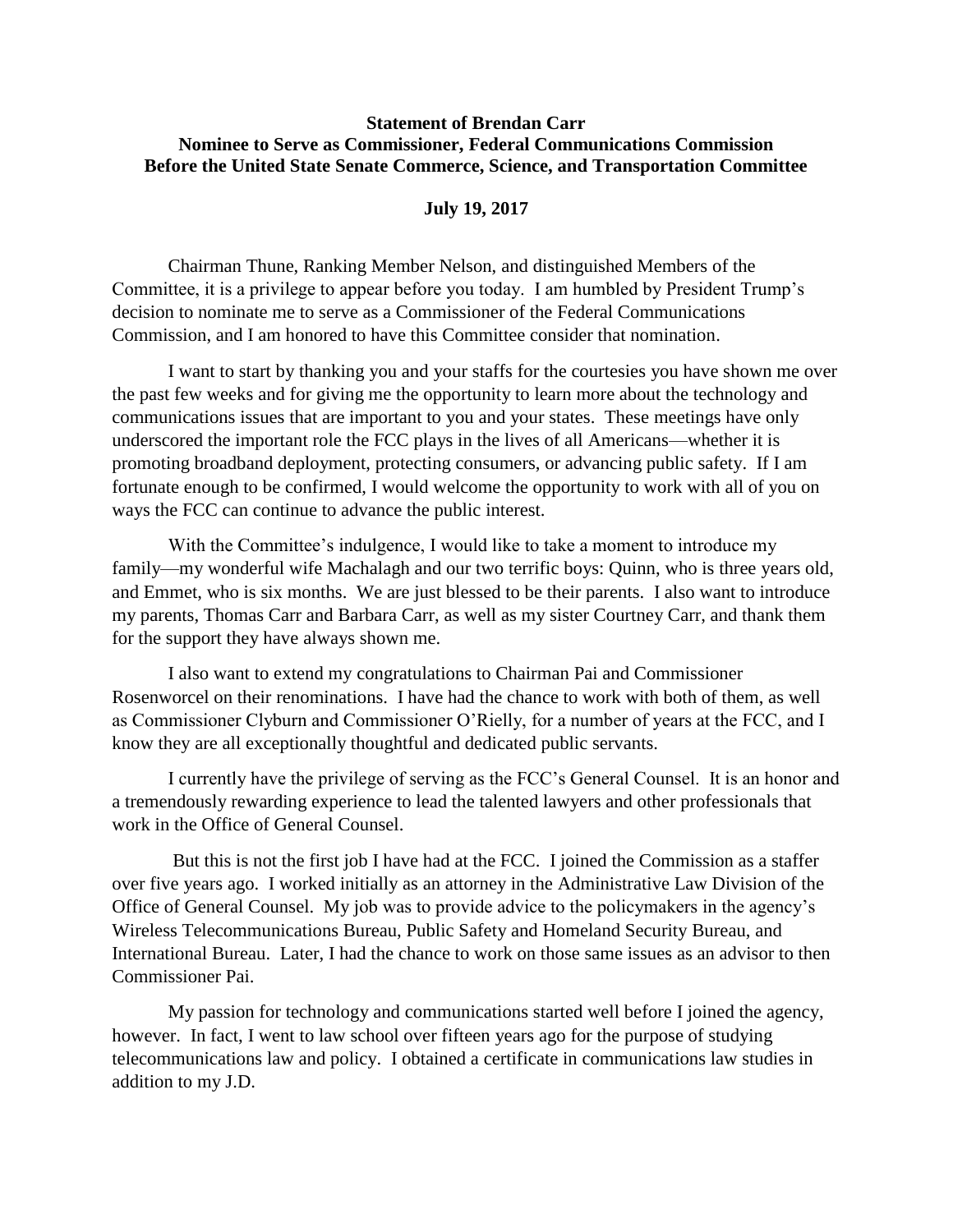During law school, I took the opportunity to intern twice at the FCC and once with the U.S. House of Representatives, Committee on Energy and Commerce, Subcommittee on Communications, Technology, and the Internet. Those experiences only confirmed that I made the right decision to study communications law, and they solidified my interest in spending my career working as a lawyer on communications issues.

After graduating, I accepted a job at a law firm where I could gain broad experience working on various telecommunications issues. Later, I accepted a clerkship with a judge on the U.S. Court of Appeals for the Fourth Circuit, which helped spark my interest in public service and instilled in me the importance of considering all sides of any debate.

I have learned a lot over the past dozen years working on communications law and policy. I have come to know and admire the FCC's terrific staff. They are passionate about delivering for the public interest, and they truly are the agency's best asset.

My time at the Commission has also instilled in me an appreciation for the importance of bipartisan consensus and working towards common ground. I believe that focusing on our shared goals produces the best and lasting results for the public. I hope that my work at the FCC and my interactions with all stakeholders over the years have reflected my commitment to that approach. I can assure you that, if confirmed, I would work in that spirit as a Commissioner.

I can also assure this Committee that, if confirmed, I would approach the job with an appreciation for the challenges we face and a determination to help solve them. In terms of my regulatory philosophy, I believe that the public interest is best served by vigorous competition in the marketplace. But when there are marketplace failures that harm consumers, the agency must take action consistent with the scope of our authority and the direction provided by Congress. We must always be willing to take a fresh look at any barriers to entry or competition that we can remove, and we must ensure that our regulatory framework supports innovation and entrepreneurship, reflects the realities of today's dynamic marketplace, and always promotes the public interest.

With that in mind, I want to talk briefly about the focus I would bring to the Commission, if confirmed.

We have a tremendous opportunity in the technology and communications space to create jobs, spur investment, and grow the economy for the benefit all Americans. If confirmed, I would work to ensure that the FCC's policies do just that.

Broadband is certainly going to play a key role. Whether it is the app economy that runs over high-speed networks, the workers who deploy and make network infrastructure, or the businesses that use these connections to reach customers around the world, broadband can harness the talents of all Americans, create good-paying jobs, and help drive our nation's economic growth. So it is critical that we have policies in place that promote the construction and expansion of broadband networks in all parts of our country.

I also believe it is important to maintain the United States' leadership in wireless. The wireless market in the United States has been a tremendous success story. The policies the FCC